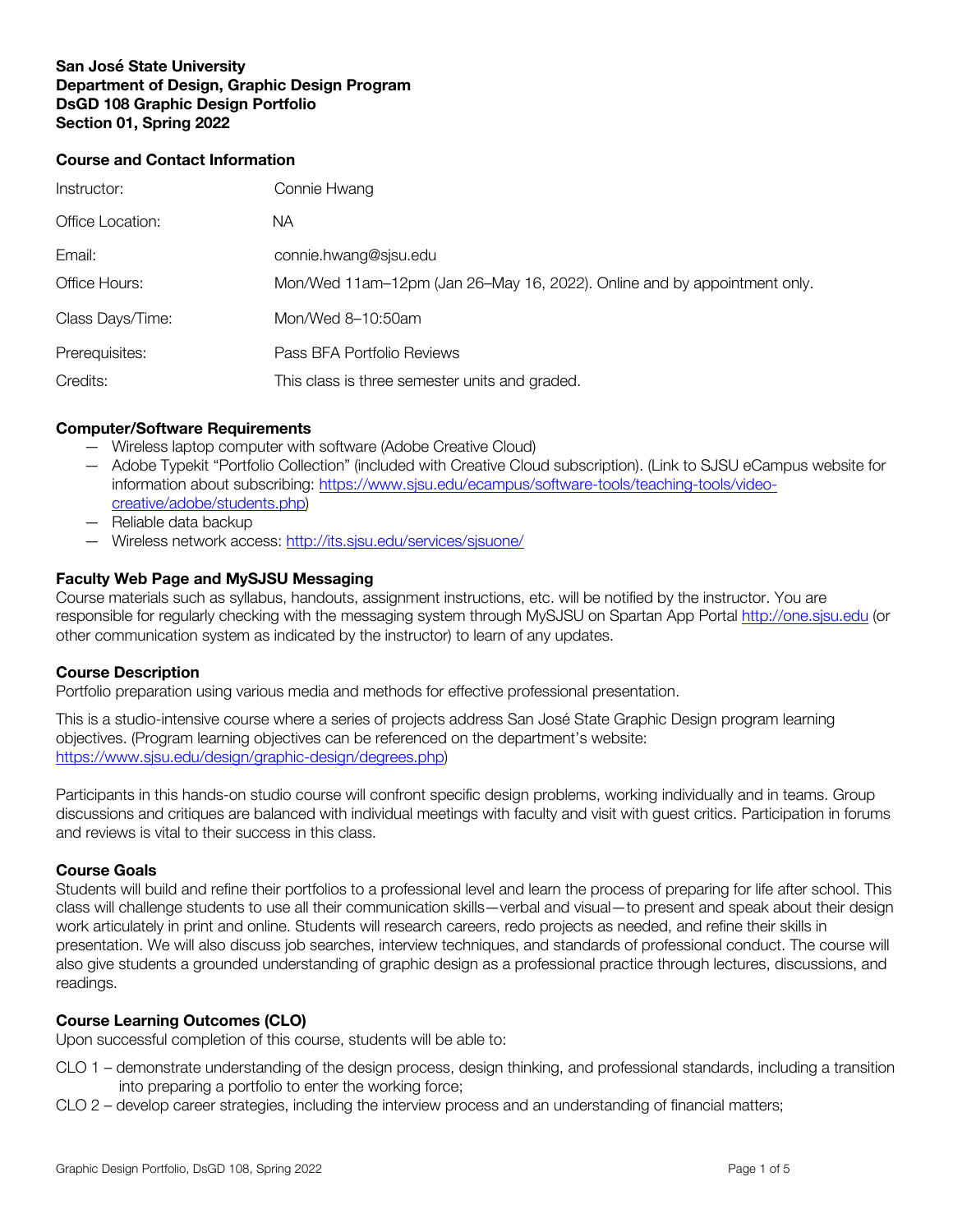- CLO 3 market themselves to address the current needs of the design profession;
- CLO 4 understand good business practices and professional ethics;

CLO 5 – reach audiences by applying principles of visual communication and understanding the role of design in society.

## **Recommended Readings & Textbooks**

Readings & book recommendations will be provided throughout the course.

## **Other/equipment/material**

- Always have your working digital files, and research and reference materials
- Reliable access to a scanner and to laser & inkjet printers
- Reliable access to a high quality digital camera and tripod
- Domain name and web hosting services

## **Expenses (Not course fees)**

Please know that art and design courses tend to be costly than others because of our use of materials and technology. The cost for the semester's supplies & materials will vary according to the individual. Please budget \$300 to account for the material & supplies (listed above) and printing expenses.

## **Library Liaison**

The San Jose State University Library supports student access to information with in-person reference at the King Library Reference Desk and specialized support for Design online at: http://libguides.sjsu.edu/design/GraphicDesign or by appointment with Gareth Scott. He may be contacted at gareth.scott@sjsu.edu.

## **Course Requirements and Assignments**

This course will include lectures, group discussions, presentations, and class time allotted for creative work. Participation in discussions, work sessions, and critiques is vital to the success of this class.

The course is comprised of three major projects and a number of other in-class activities. The objectives and parameters of each project will be described in detail during class. It will be your responsibility to take notes and ask questions as necessary until you fully understand the assignment. In addition to the major assignments, several small exercises will also be assigned. These include in-class exercises, readings, quizzes, etc.

This is a three-hour class. We will often take one scheduled 10-minute break halfway through the class period. You are expected to arrive on time and prepared to work for the entire class period. Although in-class work sessions are an integral component of this course, outside work on assignments will be necessary to meet project deadlines. Significant progress is expected between classes. You are responsible for coming to class with the completed assignment and all necessary tools and materials for continuing work on the assignment.

Projects are due at the beginning of each class, which means that your work must be displayed and ready for critique at that time. This may require that you arrive at class in advance so that you are on time. If you are more than 10 minutes late for class, you will be counted as tardy and it is possible that we may not critique your work.

#### **Grading Information**

The project and course performance will be evaluated according to the following components: Each project will be graded upon completion and assigned a letter grade according to the University policy—A through F.

Late assignments are subject to an F unless prior arrangements have been made. An incomplete will be granted to students with documented extenuating circumstances e.g. debilitating illness, family emergency etc. On-time presentation of all preliminary roughs and final comps, as well as progress during in-class working sessions, will be noted towards participation and preparation, "on-time" means that work is on the wall or otherwise placed as requested prior to the start of any critique or presentation. Bases for the grading are noted below:

#### Iteration/Experimentation CLO 1, 5

Exhibiting distinct approaches, perspectives, and/or uses of material in preliminary iterations. Testing a surprising variety of approaches during the initial stages of exercises and projects.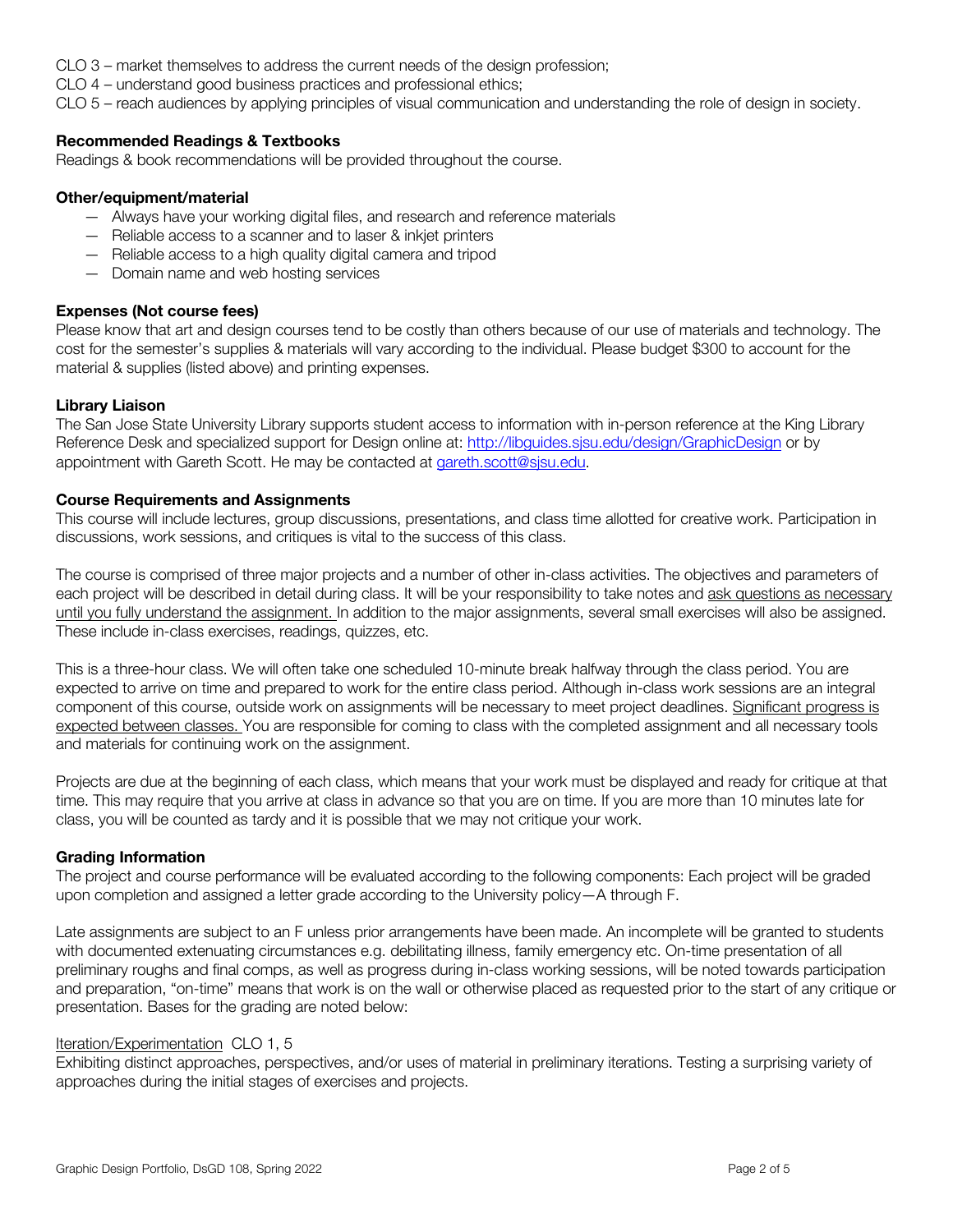## Concept Development/Critical Thinking CLO 2, 3

Responding creatively to, and meeting, the constraints of the project. Discovering and leveraging creative opportunities arising from form, content, methods, and tools. Demonstrating the integration of research, analysis, iteration/drafting/sketching, and practice making.

## Form-giving Skill CLO 1, 2, 3, 5

Synthesizing design elements, principles, and attributes into effective and evocative messages. Demonstrating the quality necessary for effective visual communication.

Craft/Presentation CLO 5 Exhibiting skill, sensitivity, dexterity, and attention to detail in design outcomes and their presentation.

### Participation/ Preparation CLO 1, 3, 4

Engaging in class activities and critiques. Showing initiative and commitment. Progressing steadily between classes, and arriving to class prepared to participate.

#### Typographic and Visual Literacy CLO 1, 5

Understanding and manipulating the meaning of visual communication, through the use of images, design elements, typographic elements, and visual hierarchies. Using design and typographic terminology to speak effectively about design.

## **Grade Distribution**

Project grades will be weighted according to the following percentages:

| Project 1-Career Development<br>Discovery and analysis research    | 30% |
|--------------------------------------------------------------------|-----|
| Project 2-Portfolio Building<br>Concept development and design     | 30% |
| Project 3-Senior Show Campaign<br>Implementation and documentation | 40% |

Note: Project 2 & 3 are concurrence.

#### **Grading Scale**

For each major assignment you will be given a written grade sheet evaluating your performance in each of the categories above. Letter grades are assigned according to the following scale:

| Grade          | <b>Points</b> | <b>Description</b>                                                              |
|----------------|---------------|---------------------------------------------------------------------------------|
| A plus         | 1000 to 970   | Exceptional work, equal to that of a professional designer.                     |
| A              | 969 to 940    | Excellent and inspired work. Exemplary attitude.                                |
| A minus        | 939 to 900    | Excellent work and attitude.                                                    |
| B plus         | 899 to 870    | Exceeded the requirements of the assignment. Very good work.                    |
| B              | 869 to 840    | Met or exceeded the requirements of the assignment. Good work.                  |
| <b>B</b> minus | 839 to 800    | Met the requirements of the assignment. Better than average work.               |
| C plus         | 799 to 770    | Met the requirements of the assignment. Average work.                           |
| C              | 769 to 740    | Satisfactorily met the minimum requirements of the assignment. Acceptable work. |
| C minus        | 739 to 700    | Met the minimum requirements of the assignment. Below average work.             |
| D plus         | 699 to 670    | Failed to meet requirements. Below average. Poor work and/or effort.            |
| D              | 699 to 512    | Failed to meet requirements of the assignment. Poor work and/or effort.         |
| D minus        | 639 to 600    | Failed to meet all requirements of the assignment. Poor work and/or effort.     |
| F              | 599 or lower  | Unacceptable.                                                                   |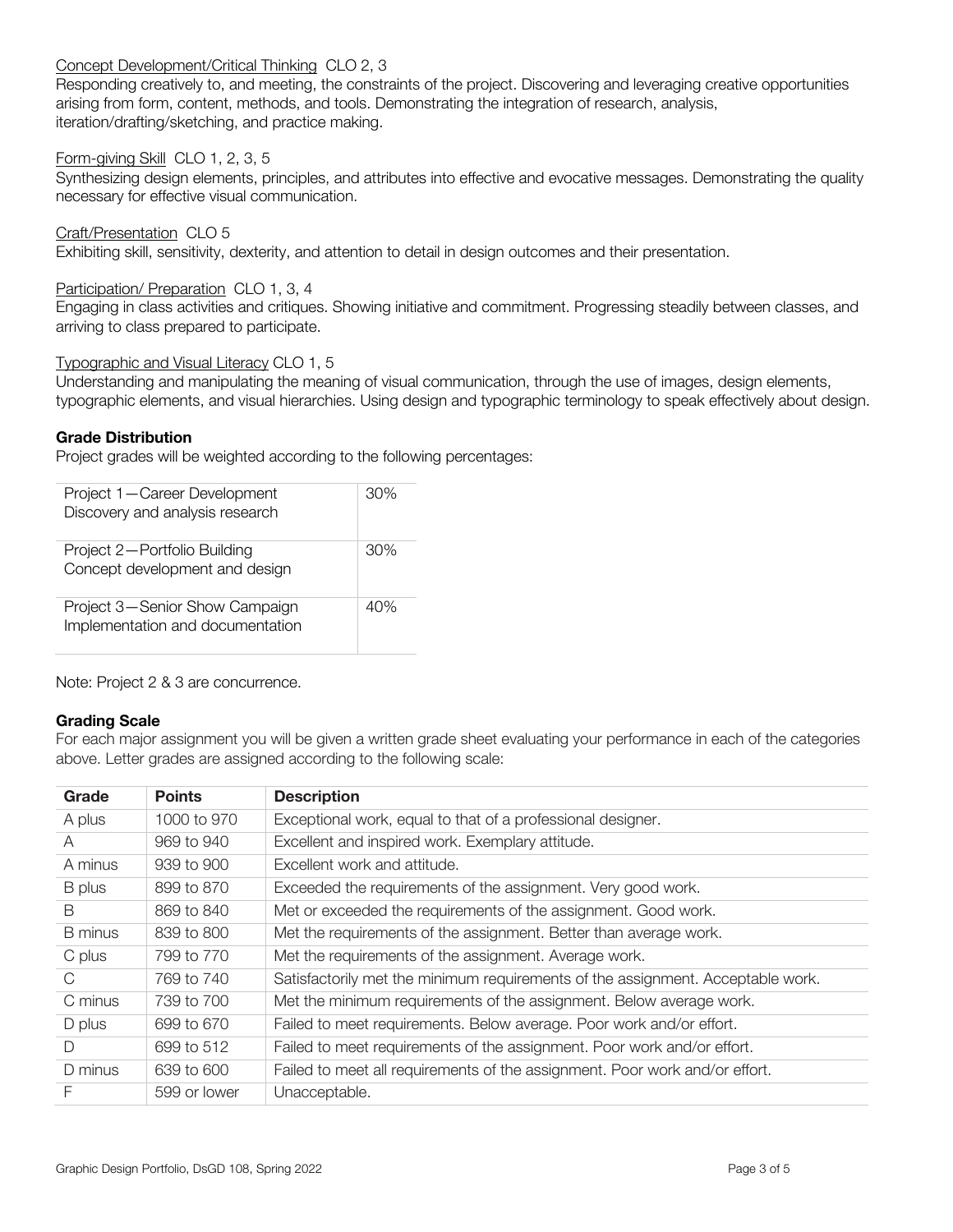## **Assignment Submission**

Specific submission requirements will vary depending on the assignment. Specifics for each submission will be described in class. At each due date of the assignments, students are required to submit the assignment with a high-res file of the final assignment. All files must be clearly labeled as DsGD108 Project# FirstName LastName.format. For example, DsGD108\_Project1\_John\_Smith.pdf.

## **Revisions**

Revisions and refinements are an important component of design—and learning in general. While all projects will have separate Due Dates and Letter Grades throughout the semester, all work will also need to be revised and refined at the end of the semester.

## **Deadlines**

No extensions will be given except in cases of documented emergencies, serious illness. If such a circumstance should arise, please contact me as early as possible—*before* the pertinent Due Date—and be ready to provide documentation.

#### **Late Assignments**

Late assignments are subject to an F unless prior arrangements have been made. An incomplete will be granted to students with documented extenuating long-term circumstances e.g. debilitating illness, family emergency etc. On-time presentation of all preliminary roughs and final comps, as well as progress during in-class working sessions, will be noted towards participation and preparation.

## **Extra Credit**

Out of general fairness to all students, there will be no opportunities for extra credit projects given in this class.

## **Classroom Protocol**

This course is an essential component of your curriculum at SJSU. In order to professionally and effectively deliver the curriculum and generate work we can all be proud of, it is necessary to establish some ground rules. Students are expected to read this syllabus thoroughly and to observe all of the regulations laid out below.

- In case of an absence, you are responsible to stay on track with deadlines, assignments and anything you may have missed in class;
- Take every step necessary to minimize distractions during class. Socializing during lectures or when other students are is counterproductive and inconsiderate. Be respectful towards your classmates;
- You are expected to arrive on time and to remain in class until the class is over or excused late arrivals and/or early departures will be always noted. If you have a prior engagement that requires you leave before the end of class, please inform me before class ends ensure you do not disturb other students when you leave.;
- Announcements, handouts, lectures and assignments are normally issued at the beginning of class. All critiques begin 15 minutes after official class start time; no work is to be added to the wall after a critique begins. It is your responsibility to inform yourself of any announcements or requirements that you miss due to late arrivals;
- In class laptops are to be used for course related purposes only. Electronic devices not directly pertaining to your participation in this class must be turned off and put away before class starts. This means you may not place or receive calls, messages, play games, surf the web, pop into Facebook, Twitter, Instagram, TikTok etc.;
- Please do not work on assignments from other classes during our class time;
- Please do not eat or drink during class and/or in the hallway;
- It is expected that there will be 4+ hours of homework for each hour of class.

## **A Note about Email**

While I look forward to getting to know each of you over the course of the semester, it's important for you to remember to regard your communication with me as professional communication. Here are some guidelines for professional email:

- Please address me by name. ("Hi/Hello Connie," or "Dear Connie" are both great ways to address me. "Connie!" or "Sup C" or just jumping straight into your request without a salutation are not.)
- Please include a relevant subject in the subject line.
- I will do my best to respond to your email within 48 hours. If an email is incredibly time sensitive, indicate so in the subject line and I will do my best to respond sooner.
- I do not respond to emails over the weekend. If you email me over the weekend, I will see it on Monday morning.
- If your email takes more than 10 minutes to answer, I may ask that you come visit me during my office hours (online only), between 11am–12pm on Mondays and Wednesdays.
- Try to limit your use of casual web parlance, including communicating using emoji or gifs.